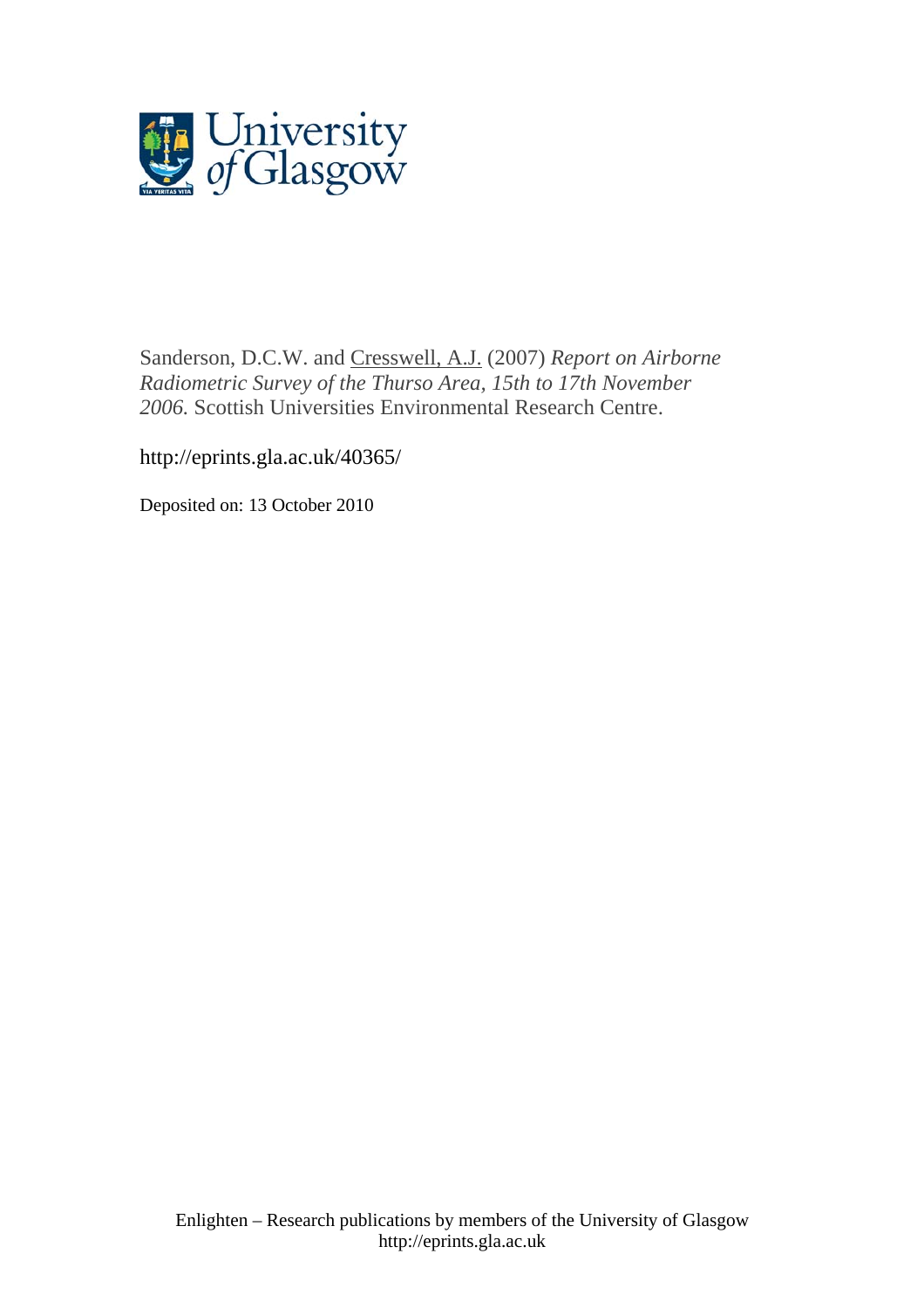

# **Report on Airborne Radiometric Survey of the Thurso Area, 15th to 17th November 2006.**

D.C.W. Sanderson, A.J. Cresswell Scottish Universities Environmental Research Centre

June 2007

East Kilbride Glasgow G75 OQF Telephone: 01355 223332 Fax: 01355 229898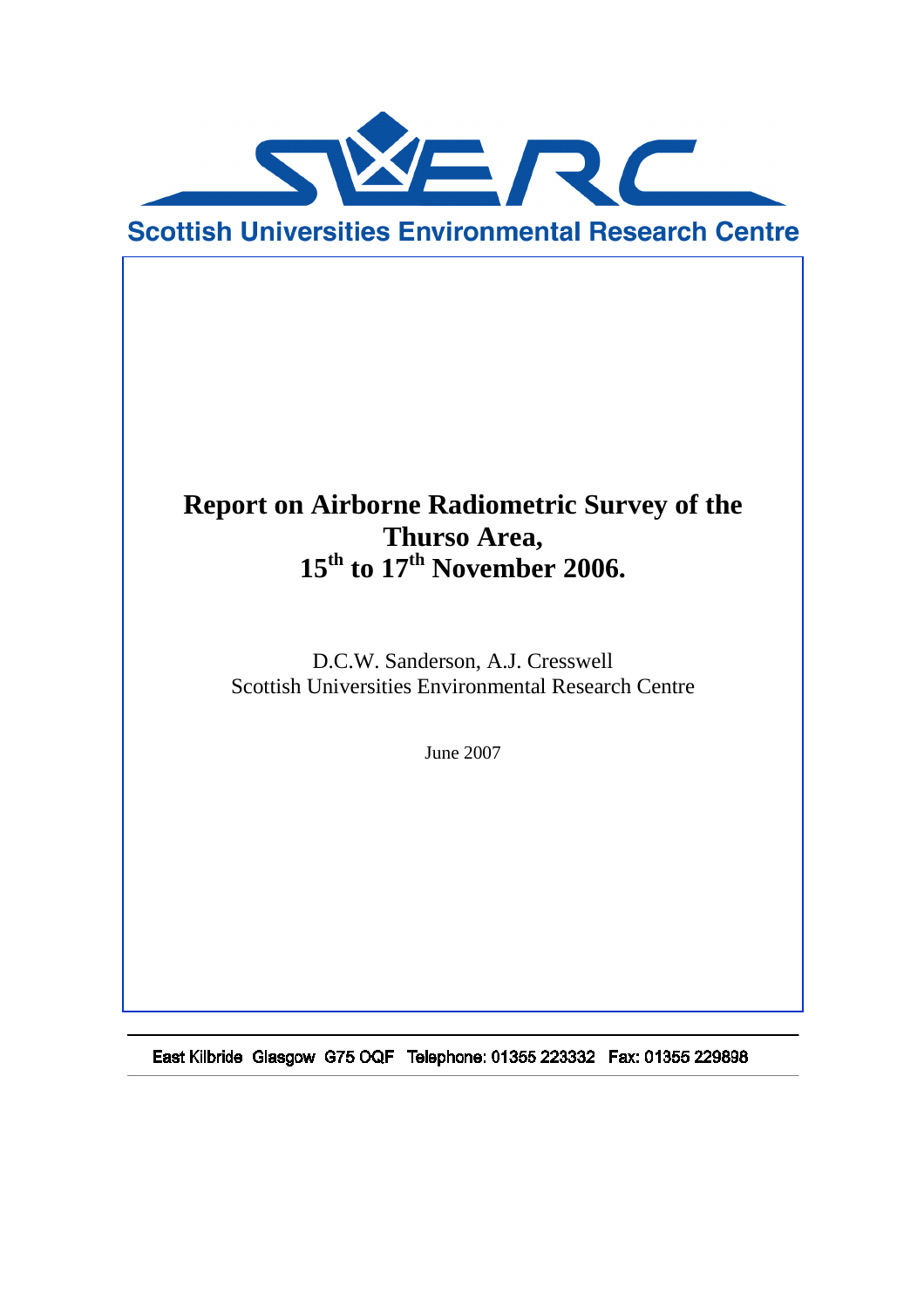#### **SUMMARY**

A survey of part of Caithness near Thurso has been conducted as a performance test for a new Airborne Gamma Spectrometry (AGS) system developed at SUERC. A total 13.5 hours of data was logged between the  $15<sup>th</sup>$ -17<sup>th</sup> November 2006. The data collected will be used in future research, including assessment of environmental change.

The region has considerable areas of saturated peat, suppressing the radiation from the underlying geology.  $^{137}$ Cs activities of up to 10 kBq m<sup>-2</sup> have been observed on the drier land, consistent with Chernobyl fallout, with strongly suppressed signals from the peaty areas indicating that any fallout on these areas has migrated down through the peat. There are some definite <sup>137</sup>Cs features on meander bends of Forss Water, and to a lesser extent on the River Thurso, that are associated with the accumulation of sediment carrying activity from elsewhere in the catchment areas. The Forss Water features had been noted in a survey in 1998, and the data collected here allows an investigation of any changes in these features over that time scale. The gamma dose rate is driven by the natural activity, with no significant contribution from  $^{137}Cs$  activity.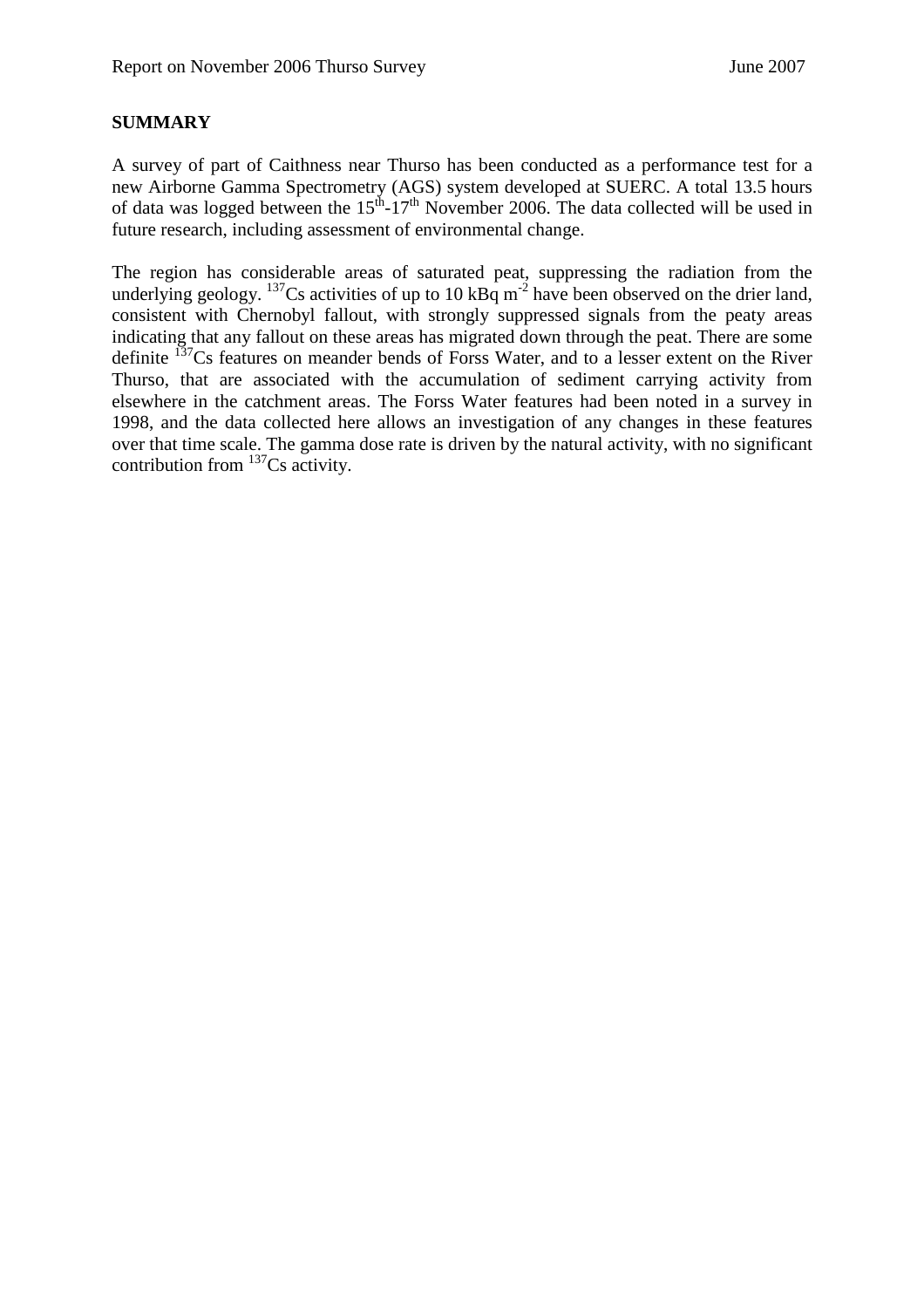# **CONTENTS**

| 1. INTRODUCTION $\ldots$ $\ldots$ $\ldots$ $\ldots$ $\ldots$ $\ldots$ $\ldots$ $\ldots$ $\ldots$ $\ldots$ $\ldots$ $\ldots$ $\ldots$ $\ldots$ $\ldots$ $\ldots$ |  |  |
|-----------------------------------------------------------------------------------------------------------------------------------------------------------------|--|--|
|                                                                                                                                                                 |  |  |
|                                                                                                                                                                 |  |  |
|                                                                                                                                                                 |  |  |
|                                                                                                                                                                 |  |  |
|                                                                                                                                                                 |  |  |
|                                                                                                                                                                 |  |  |
|                                                                                                                                                                 |  |  |

# **FIGURES AND TABLES**

| Figure 1.1: Survey areas for this work, showing the areas for regional overview survey (red)<br>and detailed survey around the Forss Water and Thurso River (blue, with the |
|-----------------------------------------------------------------------------------------------------------------------------------------------------------------------------|
| 500 m line spacing to the east of the dashed line, and 250 m line spacing to the                                                                                            |
| west).                                                                                                                                                                      |
|                                                                                                                                                                             |
| Table 3.1: Comparison between ground based and airborne data on the field at DERC. 5                                                                                        |
| Figure 3.1: Measured spectrum from the field at DERC with the natural series components                                                                                     |
| determined by least squares fitting above 1 MeV, the resulting fitted spectrum (in                                                                                          |
|                                                                                                                                                                             |
|                                                                                                                                                                             |
|                                                                                                                                                                             |
|                                                                                                                                                                             |
|                                                                                                                                                                             |
|                                                                                                                                                                             |
| Figure 4.6: <sup>137</sup> Cs distribution in the area around Forss Water and the Thurso River.  13                                                                         |
| Figure 4.7: <sup>40</sup> K distribution in the area around Forss Water and the Thurso River 14                                                                             |
| Figure 4.8: <sup>214</sup> Bi distribution in the area around Forss Water and the Thurso River15                                                                            |
| Figure 4.9: <sup>208</sup> Tl distribution in the area around Forss Water and the Thurso River16                                                                            |
| Figure 4.10: Gamma Dose Rate distribution in the area around Forss Water and the Thurso                                                                                     |
| River                                                                                                                                                                       |
|                                                                                                                                                                             |
|                                                                                                                                                                             |
|                                                                                                                                                                             |
|                                                                                                                                                                             |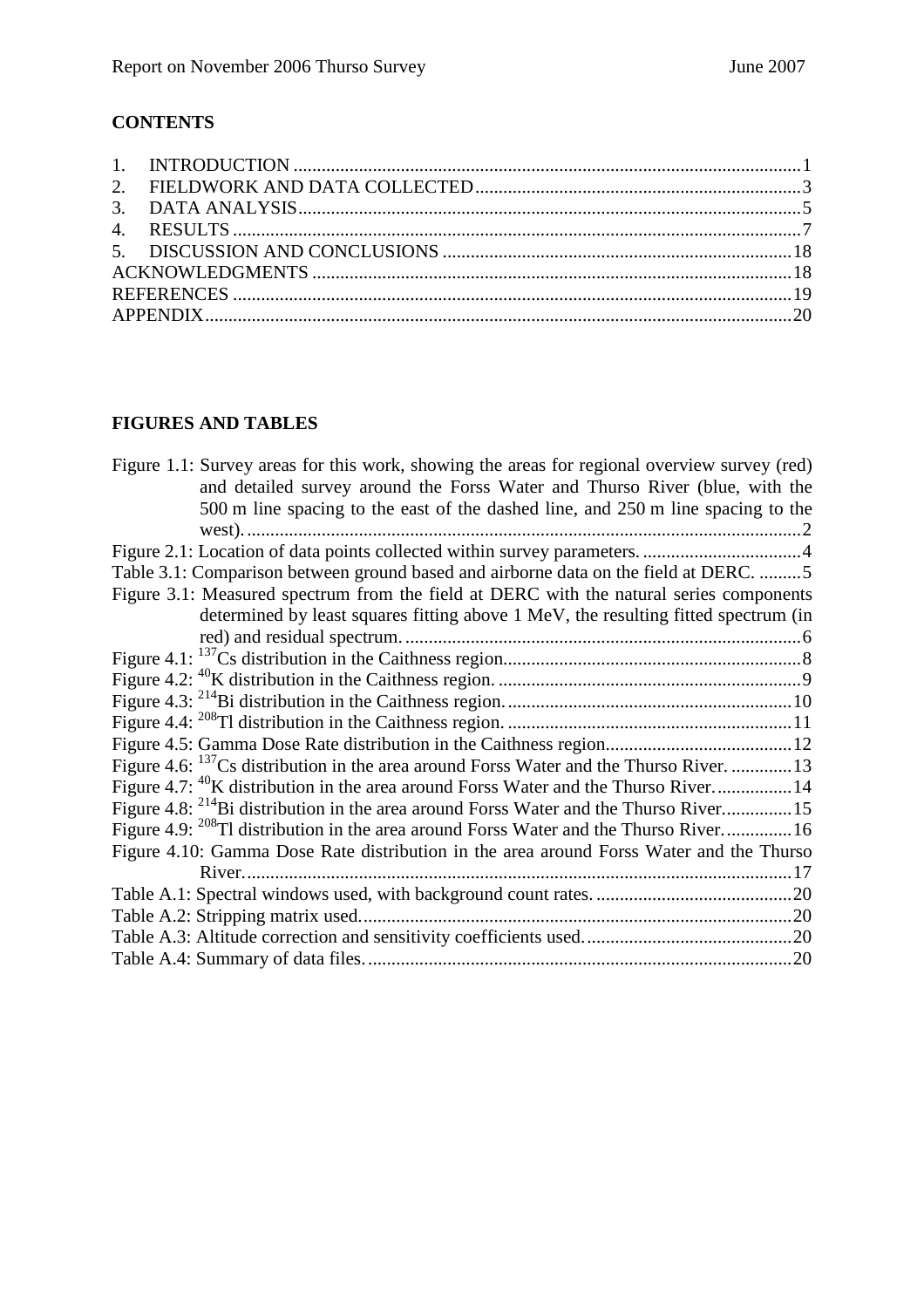### **1. INTRODUCTION**

An airborne survey of the area around Dounreay in 1998 revealed a number of small  $^{137}Cs$ features on meander-bends of Forss Water (Adsley *et.al.* 1998). This survey was restricted to the area in the immediate vicinity of the Dounreay site, and didn't include the upper reaches of the river or the catchment.

The survey reported here was conducted as a functionality test of new Airborne Gamma Spectrometry (AGS) equipment while also providing data for research purposes. The data could be used for measurement of environmental change, in particular to better define the features previously observed, assess the <sup>137</sup>Cs distribution in the catchment area of Forss Water to assist in determining the source of this activity, and examine River Thurso to determine if similar features exist there. In addition, a sparse survey of the region has been conducted to provide an overview of the radiation environment in this region.

A 15x20 km survey area, with corners at ND010680 and ND160480, covered the Forss Water and much of the length of River Thurso, with some of the catchments of these two rivers. The westernmost 5 km of this area was surveyed at 250 m line spacing, with the remainder at 500 m line spacing. In addition, free-flown flights were conducted along the lengths of the two rivers. This survey provides detailed information on the radiation environment immediately relevant to the definition of the extents and potential sources of the  $137$ Cs features on the river systems. A larger 60x31 km area, with corners at NC700660 and ND300350, was defined to provide an overview of the general radiation environment of the region. Lines were flown at 5 km spacing. These areas are shown in figure 1.1.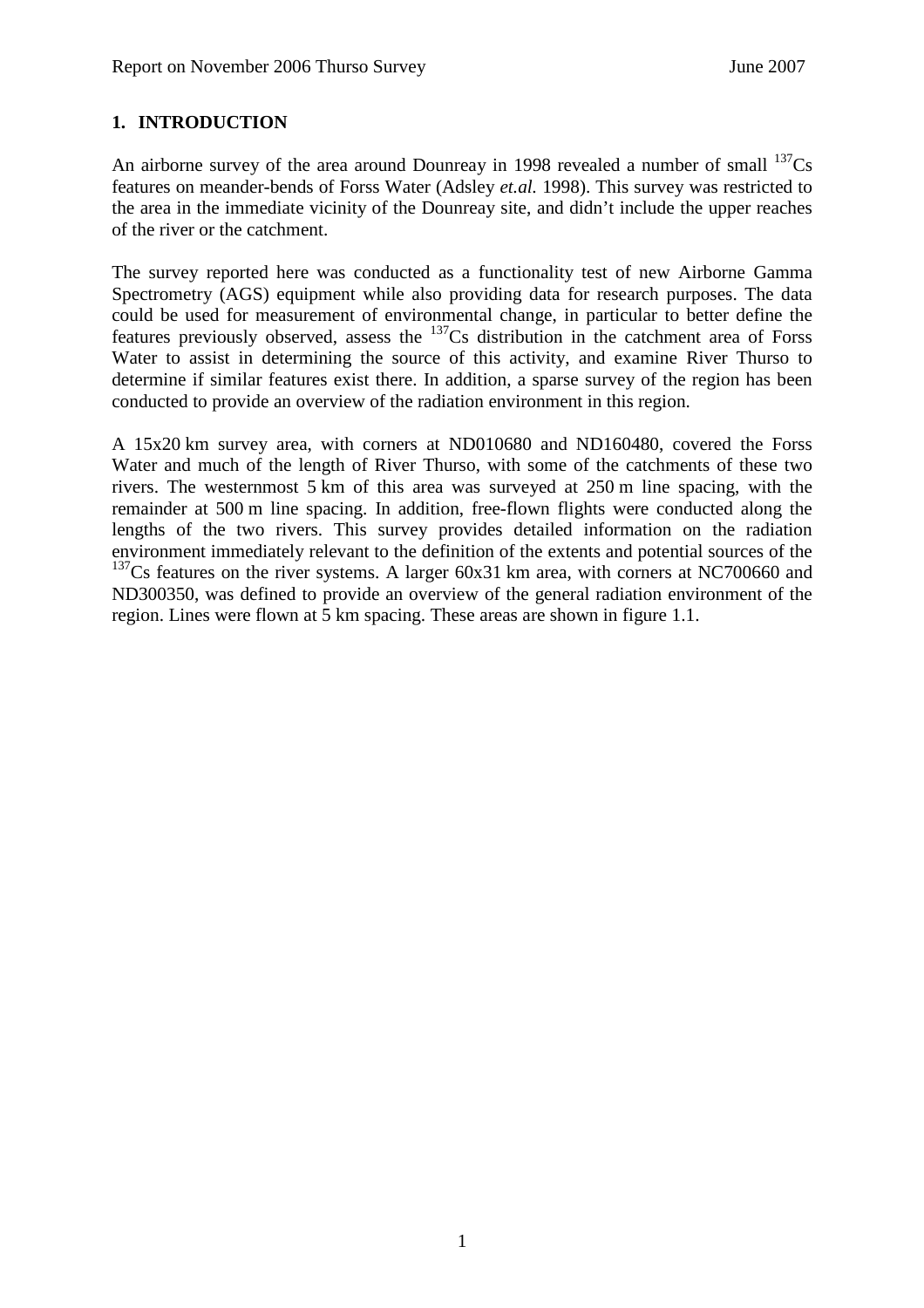

Figure 1.1: Survey areas for this work, showing the areas for regional overview survey (red) and detailed survey around the Forss Water and Thurso River (blue, with the 500 m line spacing to the east of the dashed line, and 250 m line spacing to the west).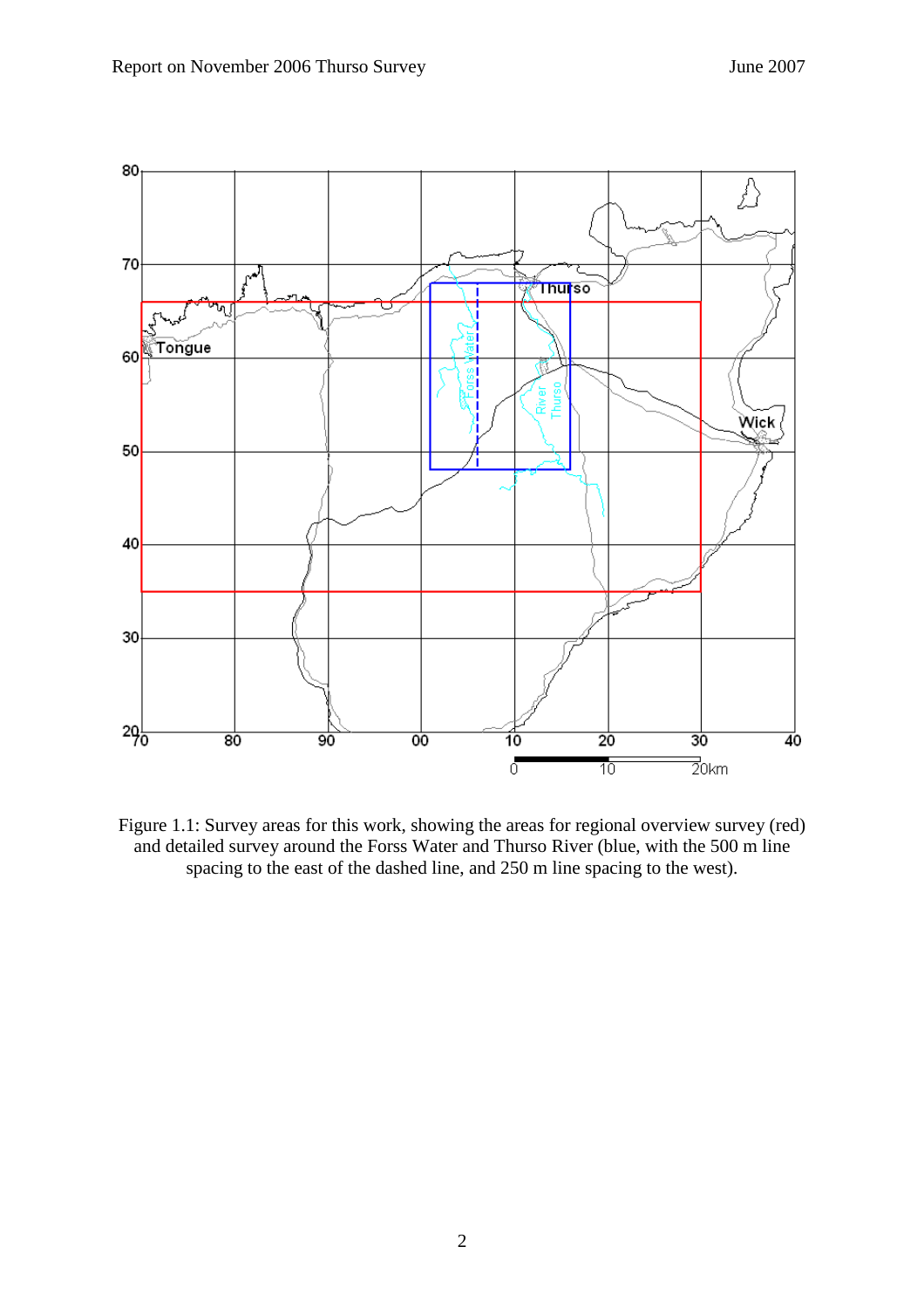## **2. FIELDWORK AND DATA COLLECTED**

The SUERC AGS equipment was installed in a twin engine AS255 Squirrel helicopter at Inverness Airport on Tuesday  $14<sup>th</sup>$  November 2006. The functionality of the equipment was verified, and the radar altimeter input to the system calibrated on the morning of the  $15<sup>th</sup>$ November before deployment to the survey area.

Between the  $15<sup>th</sup>$ -17<sup>th</sup> November, some 13.5 hours of data was logged. This included all the detailed survey area, with some lines truncated at the north to avoid the exclusion zone around Dounreay and the urban area of Thurso, flights along both the Forss Water and River Thurso, a calibration manoeuvre at the Decommissioning and Environmental Remediation Centre (DERC) near Thurso, and most of the western part of the larger regional survey area. Data that was collected outwith standard survey parameters (eg: where the ground clearance was too high or low, or where the GPS position wasn't defined) were removed from the data set. Figure 2.1 shows the location of each data point logged within survey parameters.

A stripping matrix was determined from measurements on the calibration pads at SUERC prior to the survey. No specific background measurements were recorded. Some data were collected on the  $15<sup>th</sup>$  November while crossing the Moray Firth, and were used as background values for initial analysis. However, these values proved to be significantly above background, resulting in an oversubtraction of the background from the survey data. Revised background values were then determined from data collected over Loch Calder, Loch Shurrery and Loch Rimsdale. It is recognised that these lochs are smaller than would be ideal for background measurements, and potentially too shallow, though the values determined from this data are similar to background measurements from other recent surveys.

The hover manoeuvre at DERC was used to define altitude correction coefficients for the system. Presently, working sensitivity factors have been used, with the dose rate and radionuclide activity at the calibration site determined using these. These working values were derived from measurements over a terrestrial calibration sites in SW Scotland in 1993, with a series of other terrestrial sites sampled for comparison (Sanderson *et al* 1993). This working calibration has been used for several surveys since then, and compared to ground measurements. Thirteen gamma spectrometry measurements were made on the site using a 2x2" NaI spectrometer mounted on a tripod at 1 m above the ground, from a centre point and the 2 m and 8 m rings of the standard SUERC calibration pattern.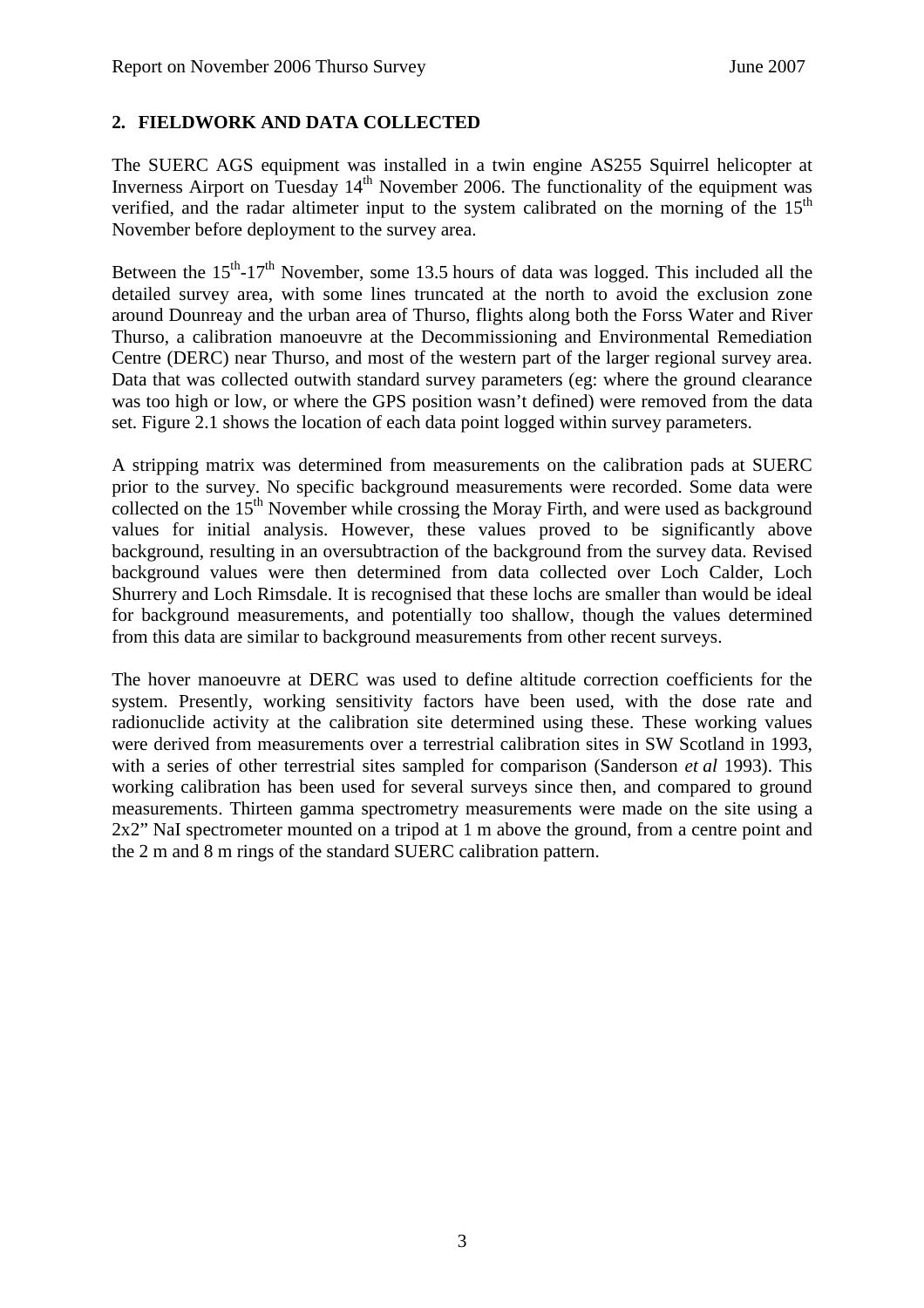

Figure 2.1: Location of data points collected within survey parameters.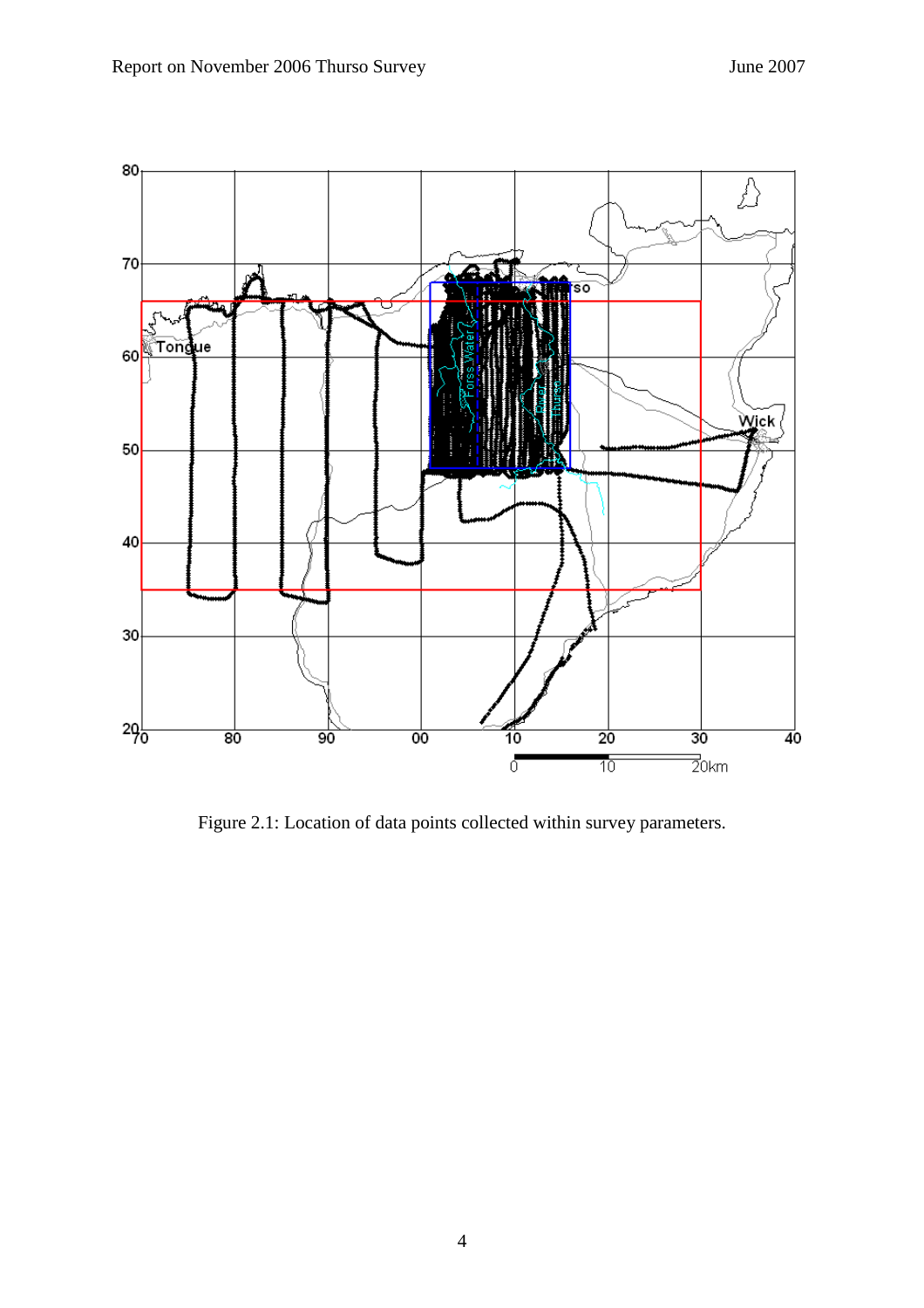## **3. DATA ANALYSIS**

The data were analysed using a standard method of integrating spectral windows, stripping out interferences and calibrating the data (Sanderson *et al* 1994a,b, ICRU 1994, Allyson & Sanderson 2001, Cresswell *et al* 2006). The methods used extended the geological survey based techniques described by IAEA (IAEA 1991, 2003), in particular in addressing deconvolution of natural and anthropogenic spectral components and in combining empirical and theoretical sensitivity determinations for calibrating radiometric data. Preliminary calibrated data were determined using a combination of inherited calibration constants and values determined in the survey.

The ground based spectrometry data from the field near DERC were used to check the suitability of the working values of the sensitivity coefficients for the airborne data. The site is too small, and in the absence of soil sample data too poorly characterised, to provide a primary calibration. To determine the natural series activity concentrations on the site spectra recorded from three calibration pads at SUERC were fitted to the measured spectrum using a least squares fitting approach for energies above 1 MeV. Figure 3.1 shows the measured spectrum with the three fitted components and the residual spectrum. This results in an excellent fit to the measured spectrum, with a residual spectrum showing a clear  $137Cs$  peak and some scattered components.

Using activity concentrations and geometric correction factors for the pads (Grasty *et al* 1991), the concentrations of <sup>40</sup>K, <sup>214</sup>Bi and <sup>208</sup>Tl on the field can be determined. Dose rate can be estimated by several methods; using the count rate above 450 keV or 1350 keV or the energy deposited in the field spectrometer, or from the calculated concentrations of radionuclides. Table 3.1 gives the estimates of radionuclide concentrations and dose rate from both field and airborne data. Uncertainties of 10% are given for the ground based data, based on 5% standard deviation for the 13 dose rate measurements, 5% uncertainties on the least squares fitting and 1-2% uncertainties on the pad concentrations. The airborne data uncertainties are a combination of the standard error on the 50 measurements over the site and a 5% systematic uncertainty.

It can be seen that the <sup>208</sup>Tl and <sup>40</sup>K activity concentrations agree within 3 $\sigma$ , the airborne dose rate is a little bit higher and <sup>214</sup>Bi activity concentration much lower. Nevertheless, these do indicate that the airborne spectrometry system is operating in a manner that's comparable to the system used when the working calibration was originally defined, and hence that the working calibration is still suitable for this work.

| Parameter                                      |              | Ground Data       | Airborne Data   |
|------------------------------------------------|--------------|-------------------|-----------------|
| $\frac{137}{\text{Cs}}$ (kBq m <sup>-2</sup> ) |              |                   | $5.8 \pm 0.4$   |
| $^{40}$ K (Bq kg <sup>-1</sup> )               |              | $340 \pm 34$      | $288 + 15$      |
| $214$ Bi (Bq kg <sup>-1</sup> )                |              | $18.5 \pm 1.9$    | $10.0 + 0.7$    |
| $\frac{208}{\text{T1}}$ (Bq kg <sup>-1</sup> ) |              | $4.2 \pm 0.4$     | $4.3 \pm 0.2$   |
| Dose Rate                                      | $>450$ keV   | $0.271 \pm 0.015$ | $0.33 \pm 0.02$ |
| $(mGy a^{-1})$                                 | $>1350$ keV  | $0.273 \pm 0.015$ |                 |
|                                                | E dep        | $0.296 \pm 0.015$ |                 |
|                                                | ICRU53       | $0.26 \pm 0.03$   |                 |
|                                                | Luminescence | $0.29 \pm 0.03$   |                 |

Table 3.1: Comparison between ground based and airborne data on the field at DERC.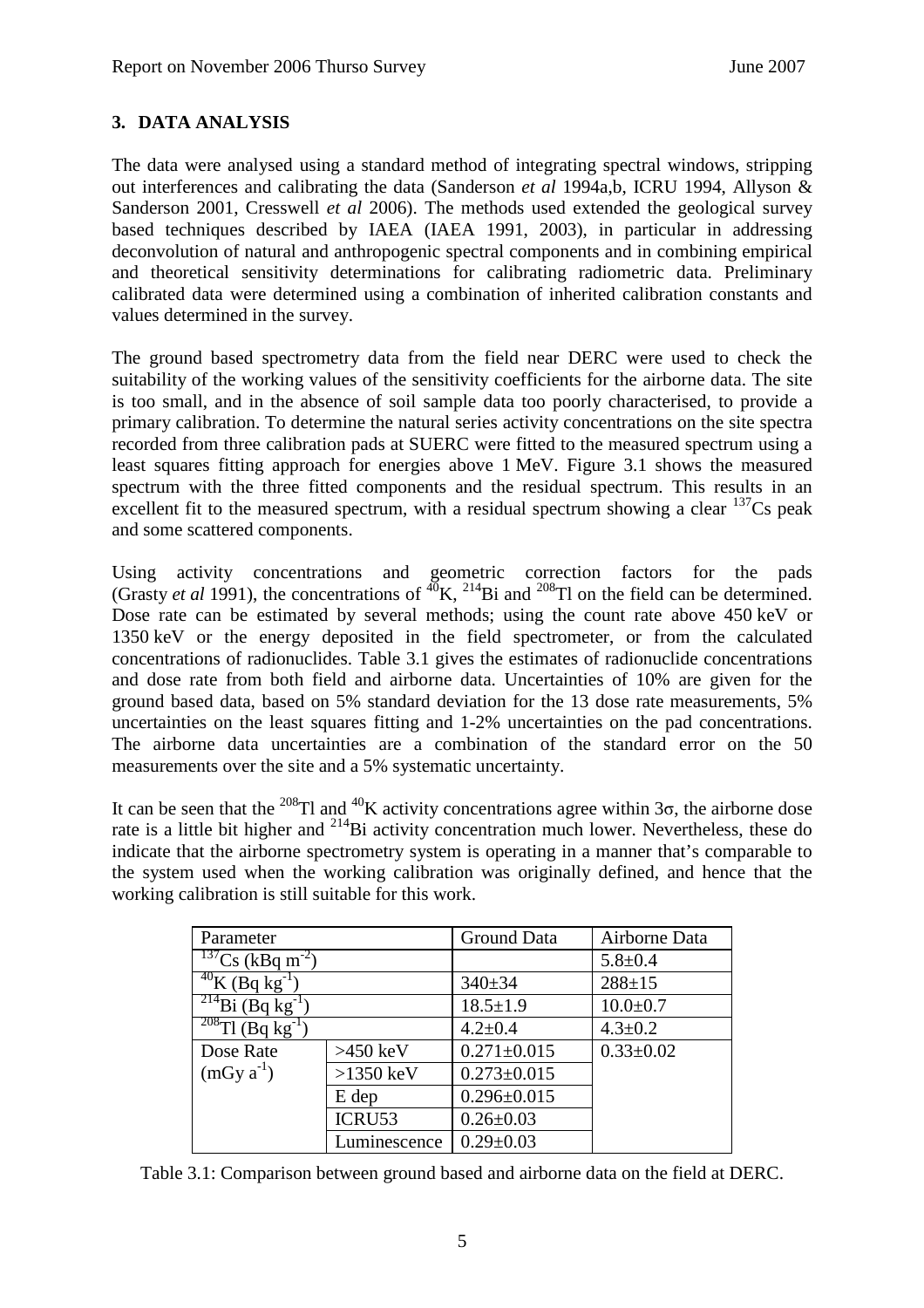

Figure 3.1: Measured spectrum from the field at DERC with the natural series components determined by least squares fitting above 1 MeV, the resulting fitted spectrum (in red) and residual spectrum.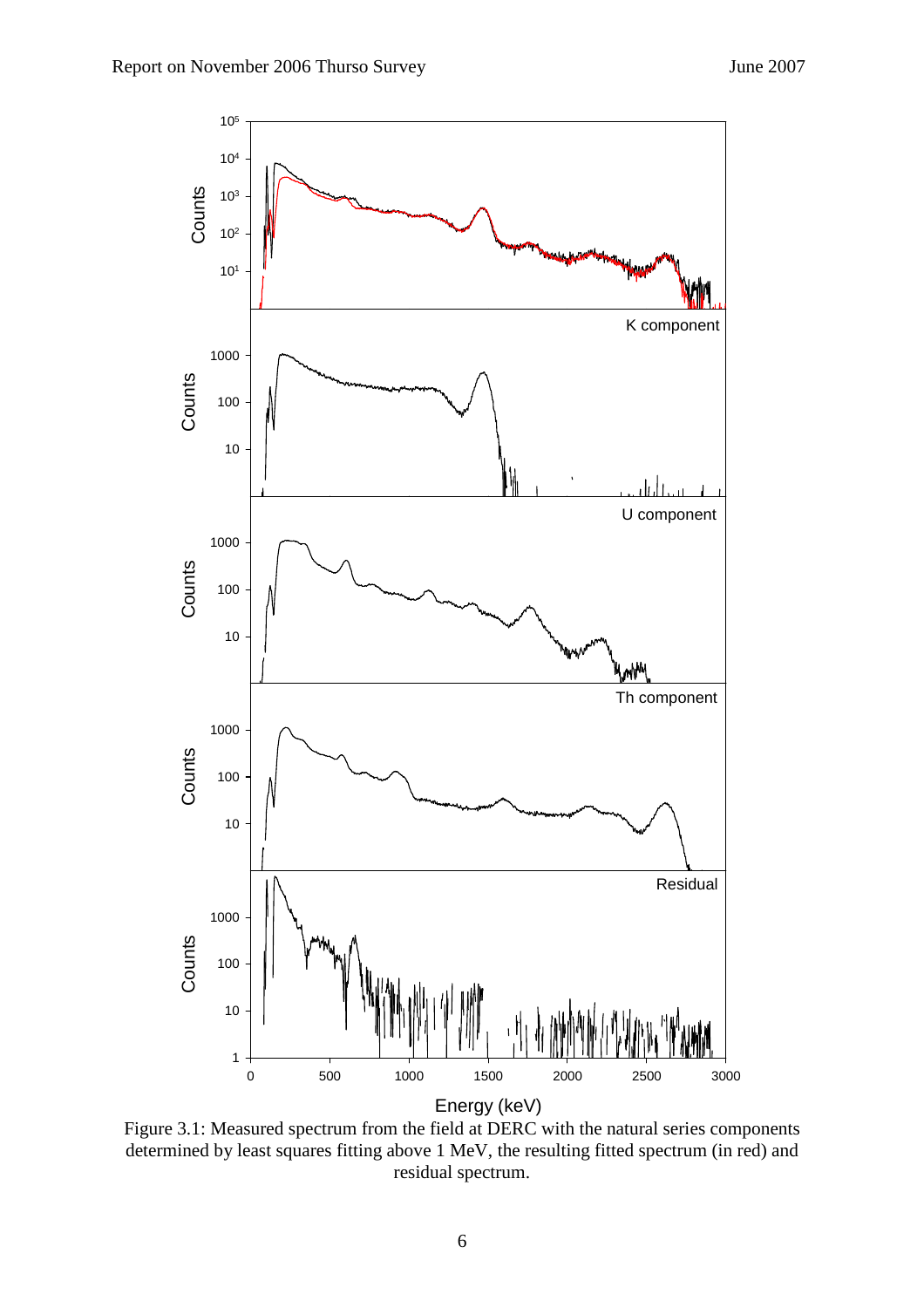The data were mapped with the SUERC AGS mapping software, which uses a modified inverse-distance weighted algorithm to produce bitmaps that are then registered into GIS systems. Working maps have been produced for  $137Cs$  (in kBq m<sup>-2</sup>), for  $40K$ ,  $214Bi$  (proxy for uranium) and  $^{208}$ Tl (proxy for thorium) in Bq kg<sup>-1</sup>, and for estimated gamma dose rate (in mGy  $a^{-1}$ ).

### **4. RESULTS**

The regional scale maps of the radiation environment are shown in figures 4.1-4.5 for  $^{137}Cs$ ,  $^{40}$ K,  $^{214}$ Bi,  $^{208}$ Tl and the gamma dose rate respectively.

The more detailed maps of the radiation environment of the Forss Water and Thurso River areas are shown in figures 4.6-4.10 for  $^{137}Cs$ ,  $^{40}K$ ,  $^{214}Bi$ ,  $^{208}Tl$  and the gamma dose rate respectively.

All the maps show similar large scale distributions, with activity registered on areas with mineral soils or exposed rock and very low activity on areas with peat cover and lochs. The water-logged organic rich peat carries little activity, and shields radiation from the underlying geology.

The  $137$ Cs distribution shows higher levels on the higher ground between the Thurso River and Forss Water, to the south of the survey area along the coast near Dunbeath, and a small area to the west of Wick (though this is from a small number of measurements on a transit line at slightly above normal survey height and speed). There are activity levels slightly above the detection limit along Strath Halladale, the hillier land to the south of the regional mapping area and along the northern coast. The detailed area shows the concentration of  $137Cs$  activity to the east and north of Loch Calder and other areas where the environment isn't dominated by peat. There are several enhanced features on Forss Water; two near Knockglass at ND055635 and ND040637, another near Broubster at ND035602 and a larger feature near ND040583. There are a couple of smaller features on the Thurso River near ND125535 and ND145490.

There are some small differences between the distribution patterns for the natural series activity reflecting differences in the geology and soils. The gamma dose rate is driven by the natural activity, with no significant contribution from the  $^{137}Cs$  activity.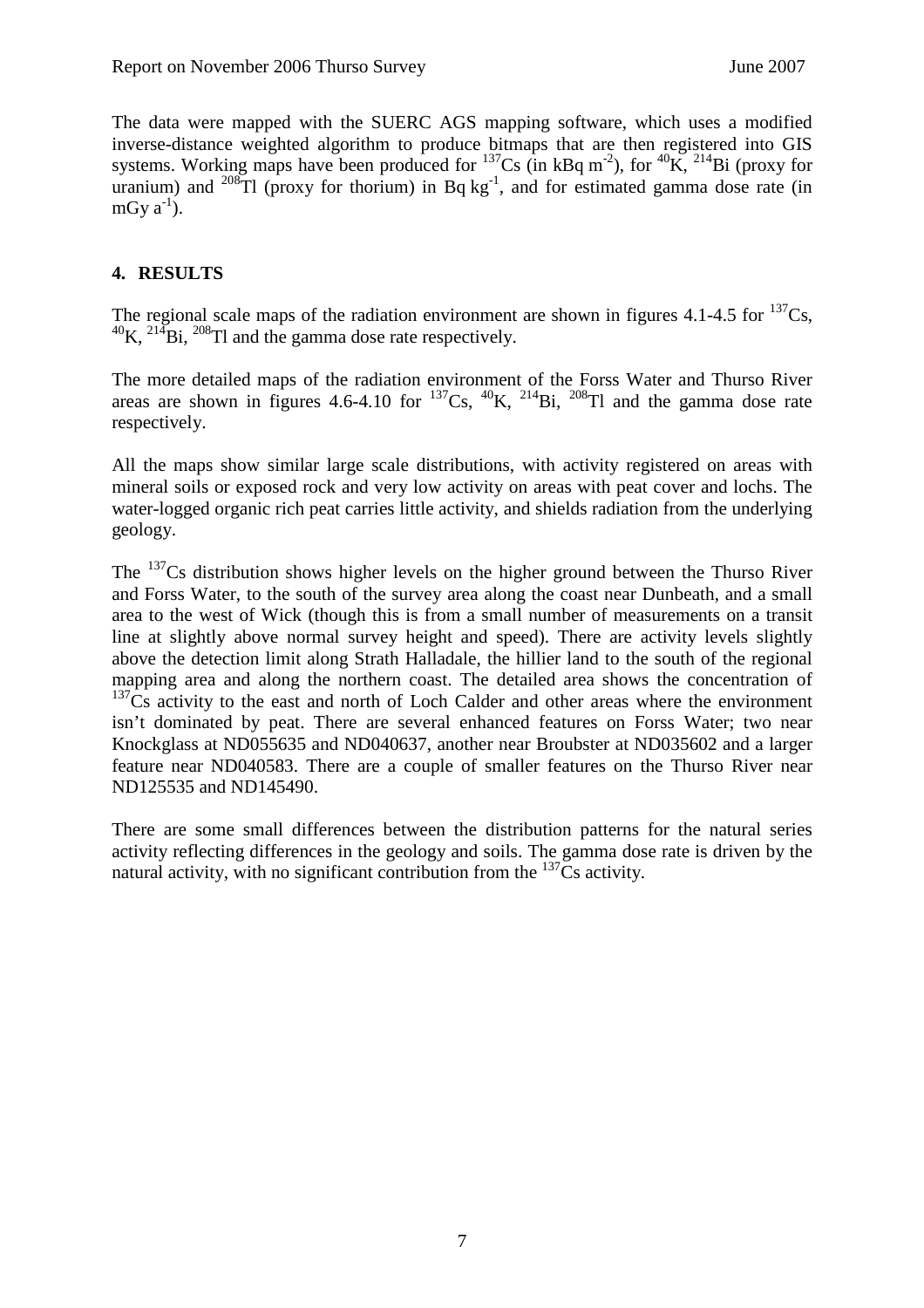

Figure 4.1: <sup>137</sup>Cs distribution in the Caithness region.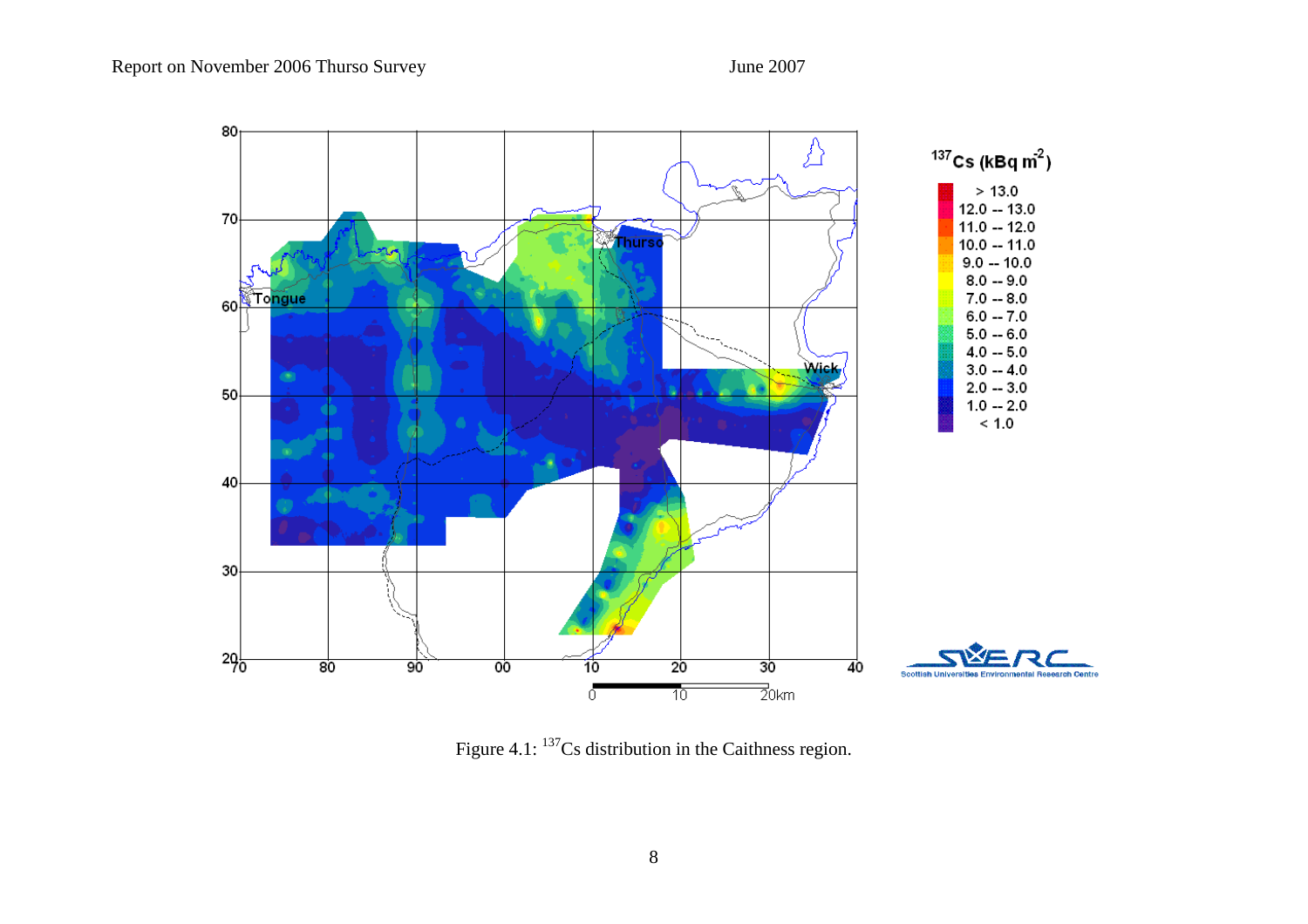

Figure 4.2: <sup>40</sup>K distribution in the Caithness region.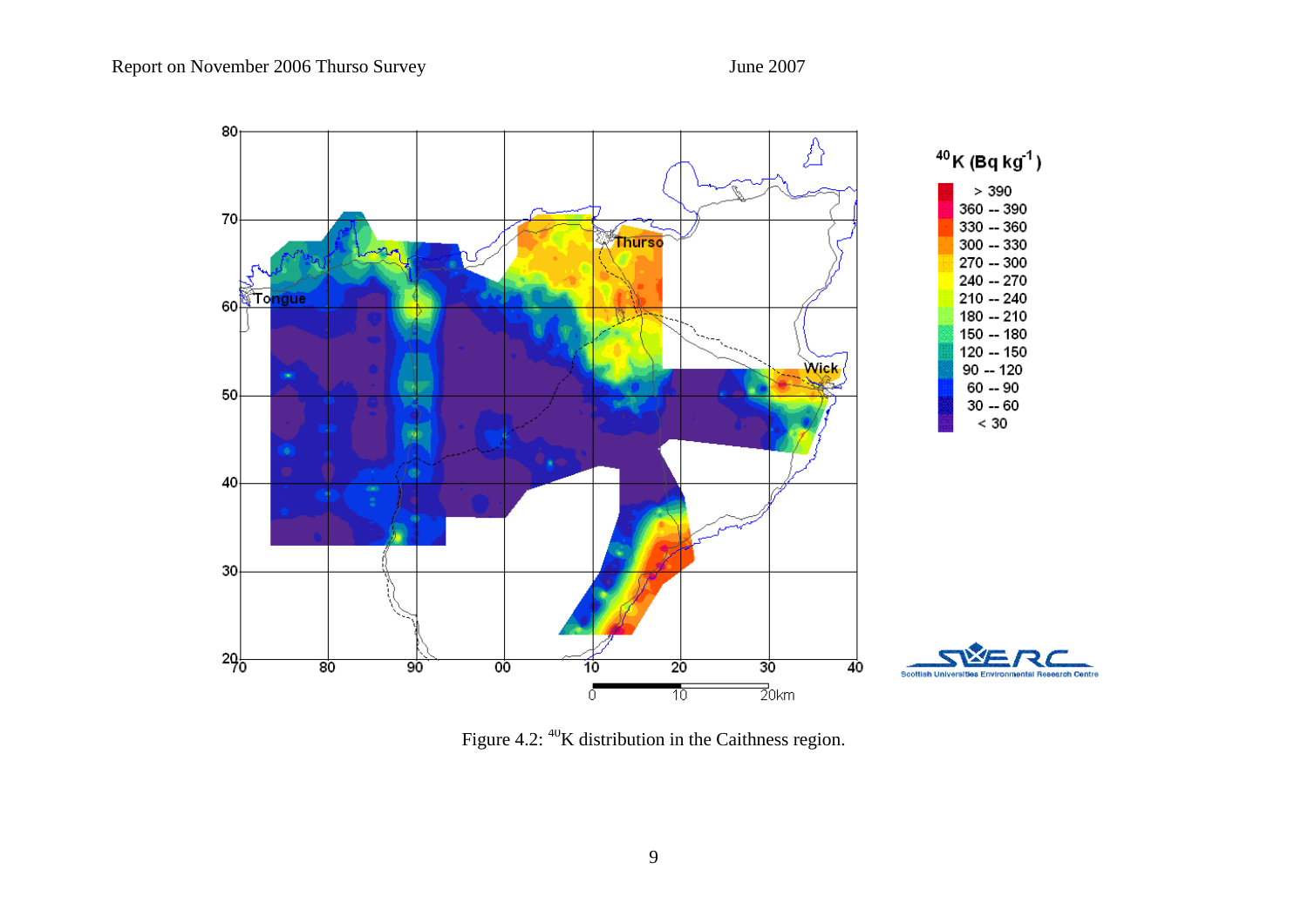

Figure 4.3: <sup>214</sup>Bi distribution in the Caithness region.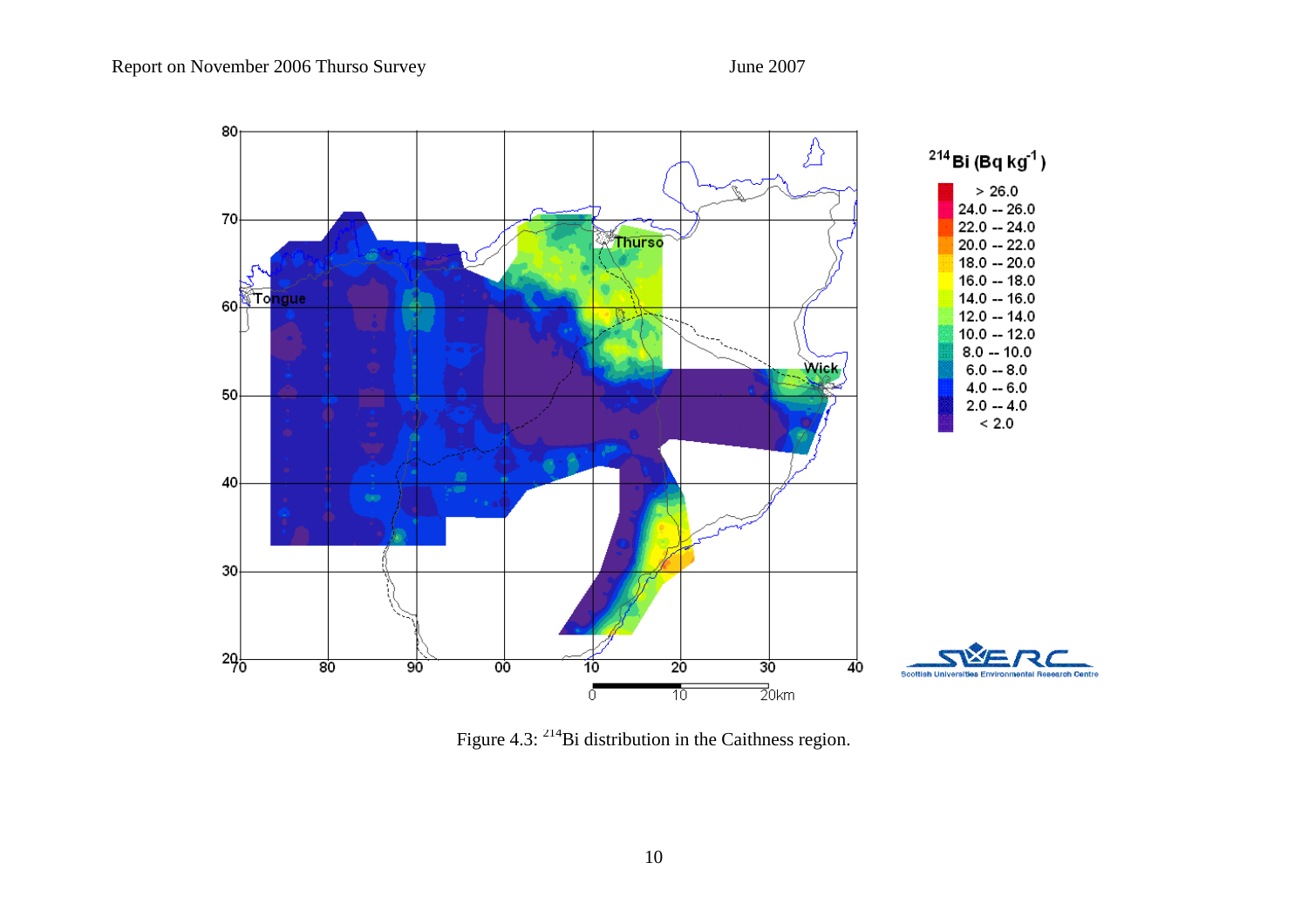

Figure 4.4: <sup>208</sup>Tl distribution in the Caithness region.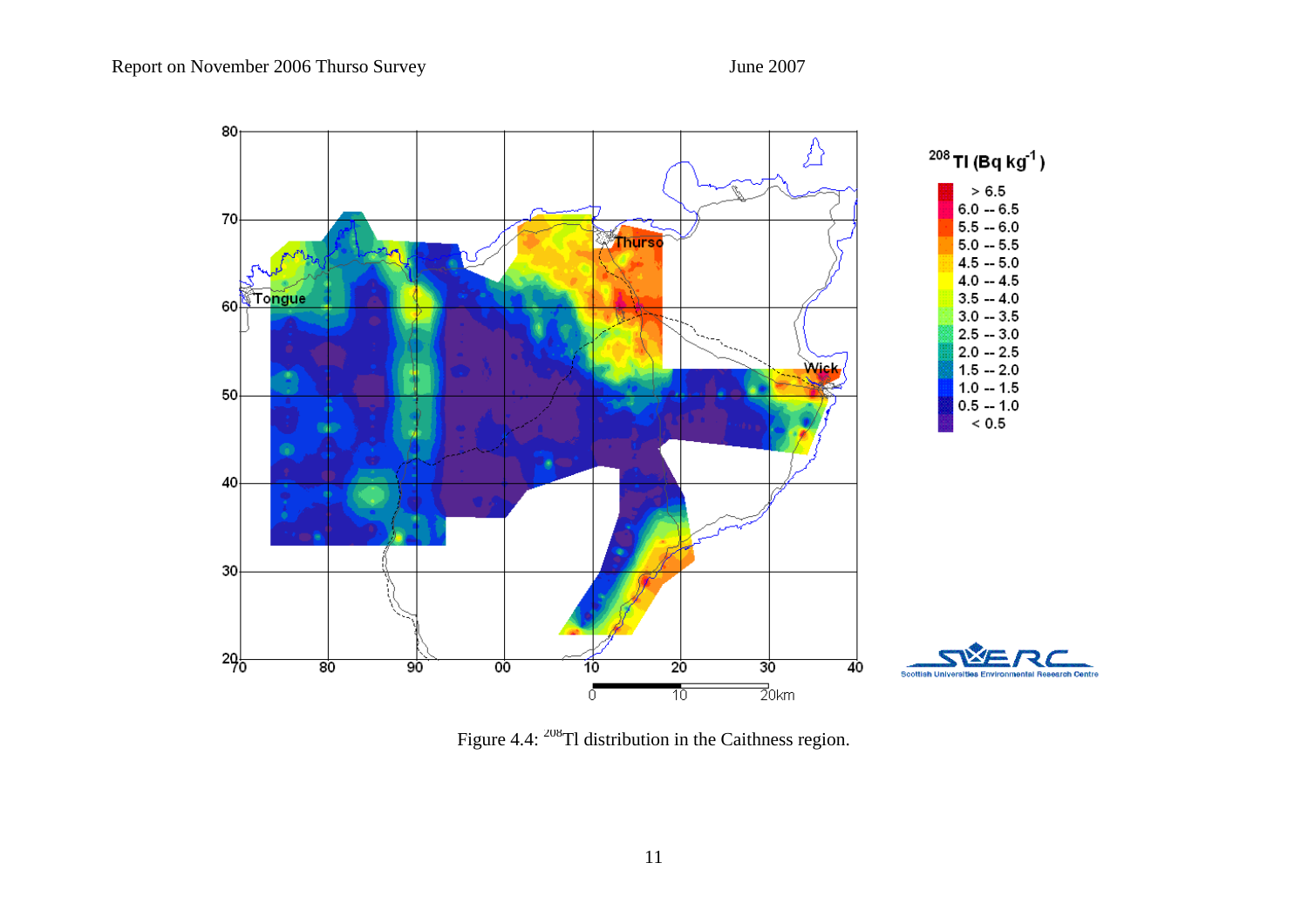

Figure 4.5: Gamma Dose Rate distribution in the Caithness region.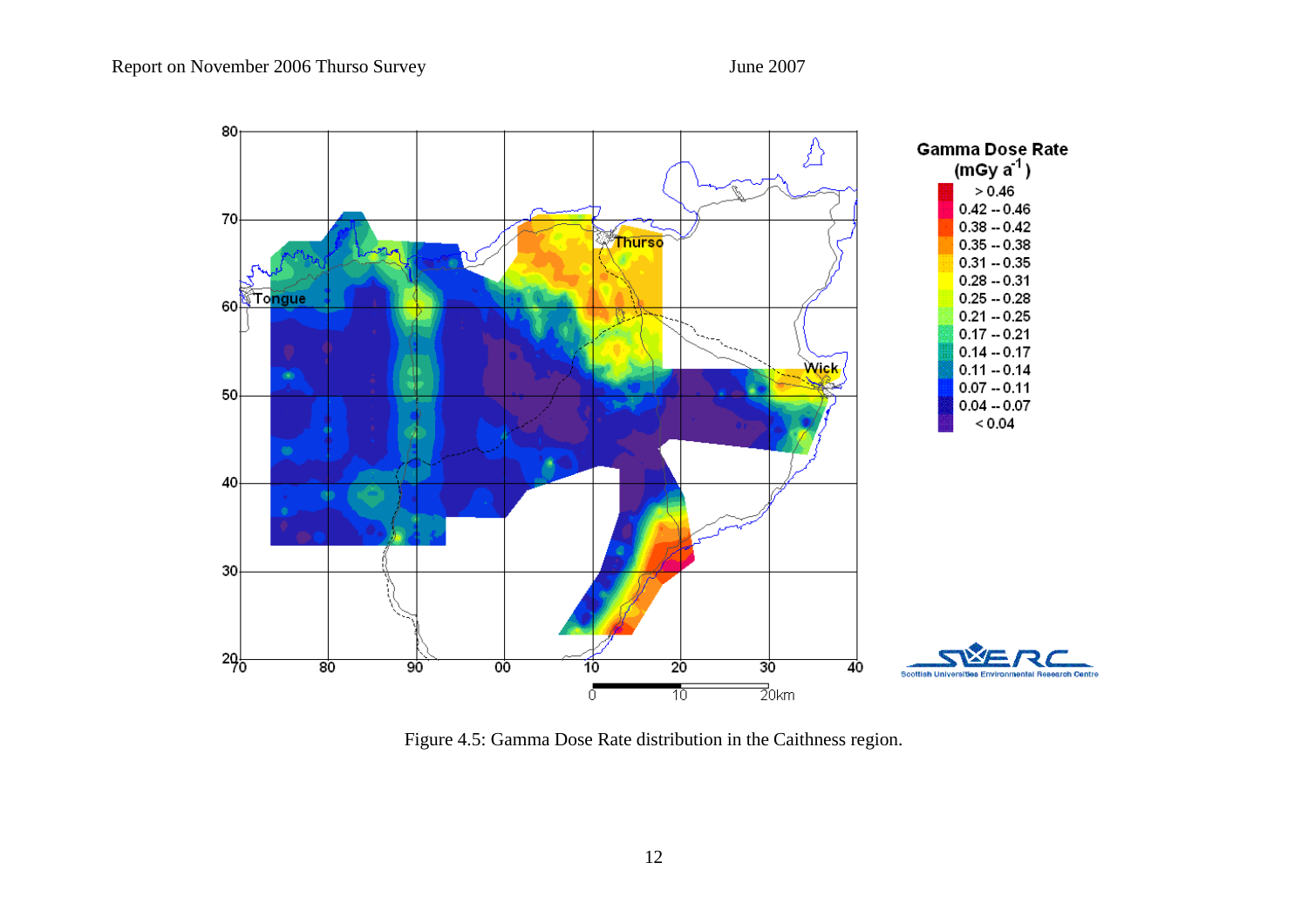

Figure 4.6: <sup>137</sup>Cs distribution in the area around Forss Water and the Thurso River.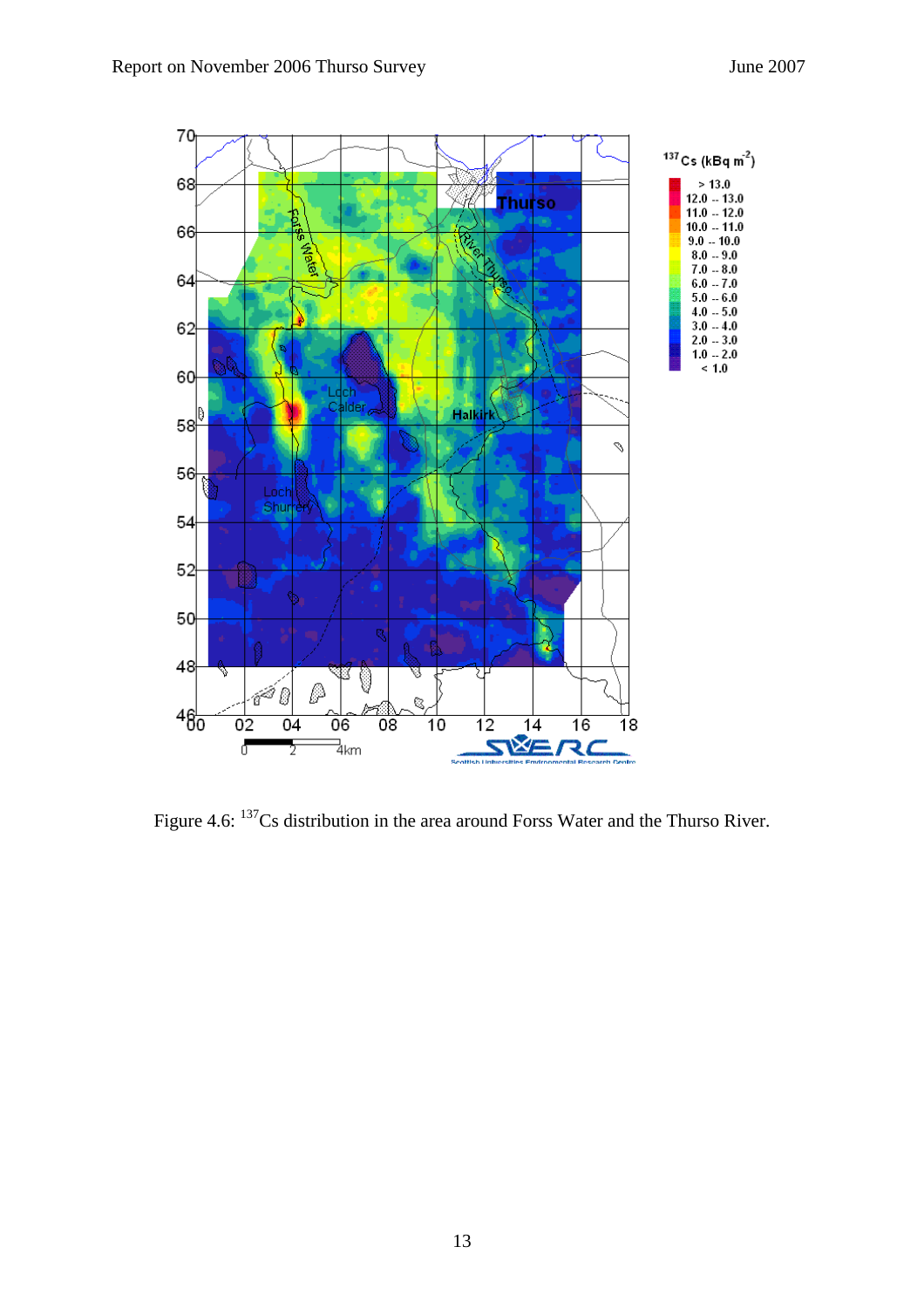

Figure 4.7: <sup>40</sup>K distribution in the area around Forss Water and the Thurso River.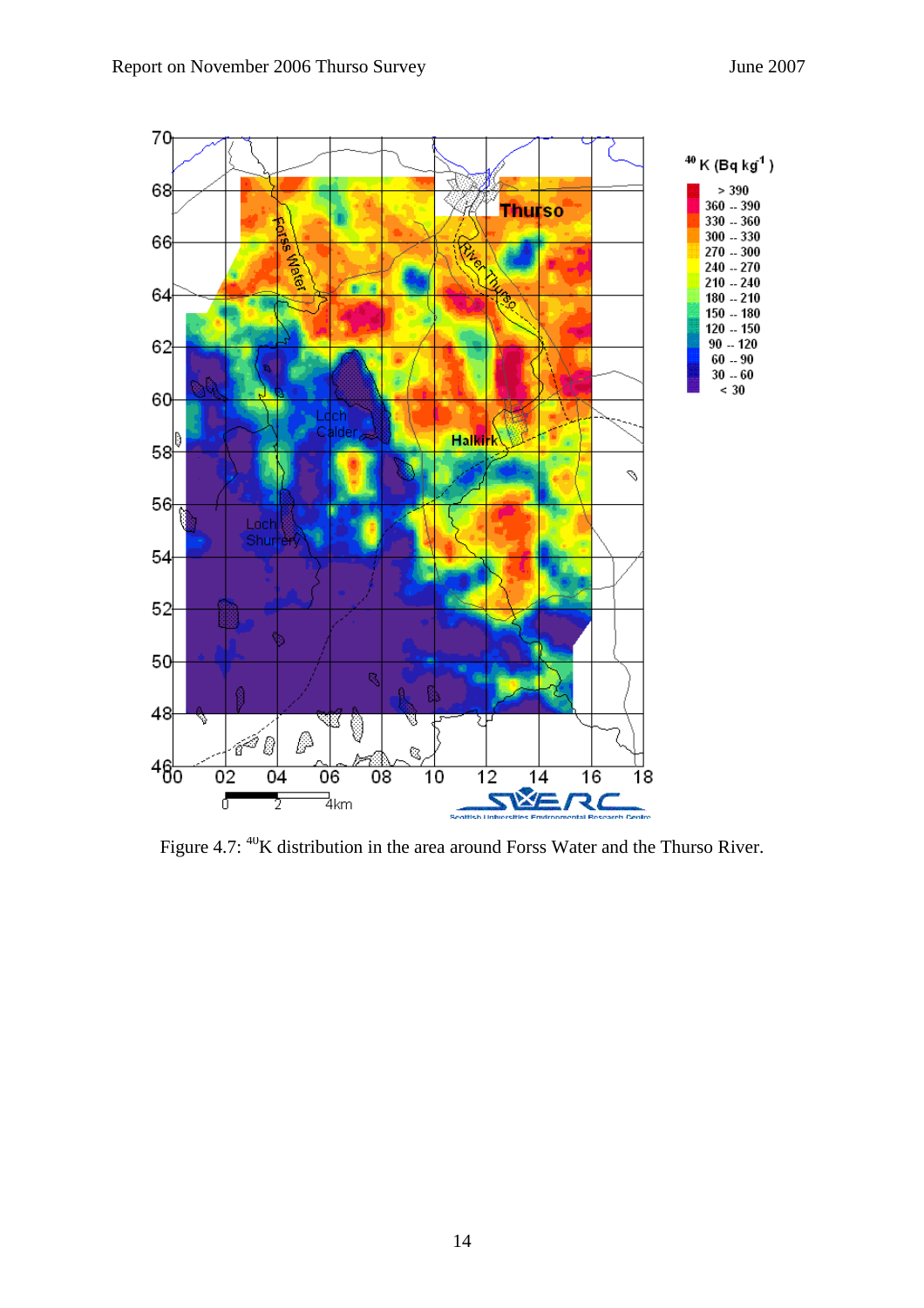

Figure 4.8: <sup>214</sup>Bi distribution in the area around Forss Water and the Thurso River.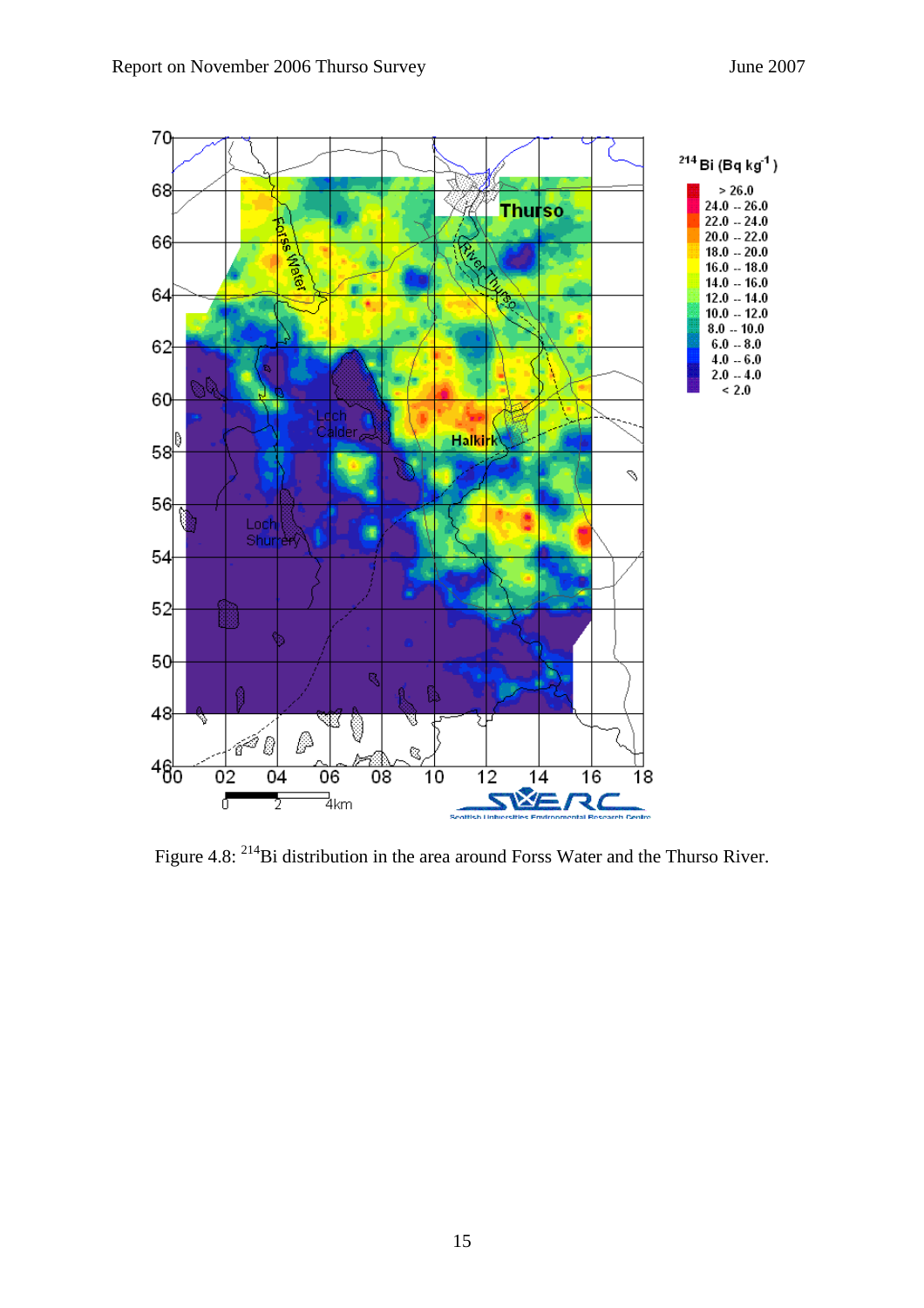

Figure 4.9: <sup>208</sup>Tl distribution in the area around Forss Water and the Thurso River.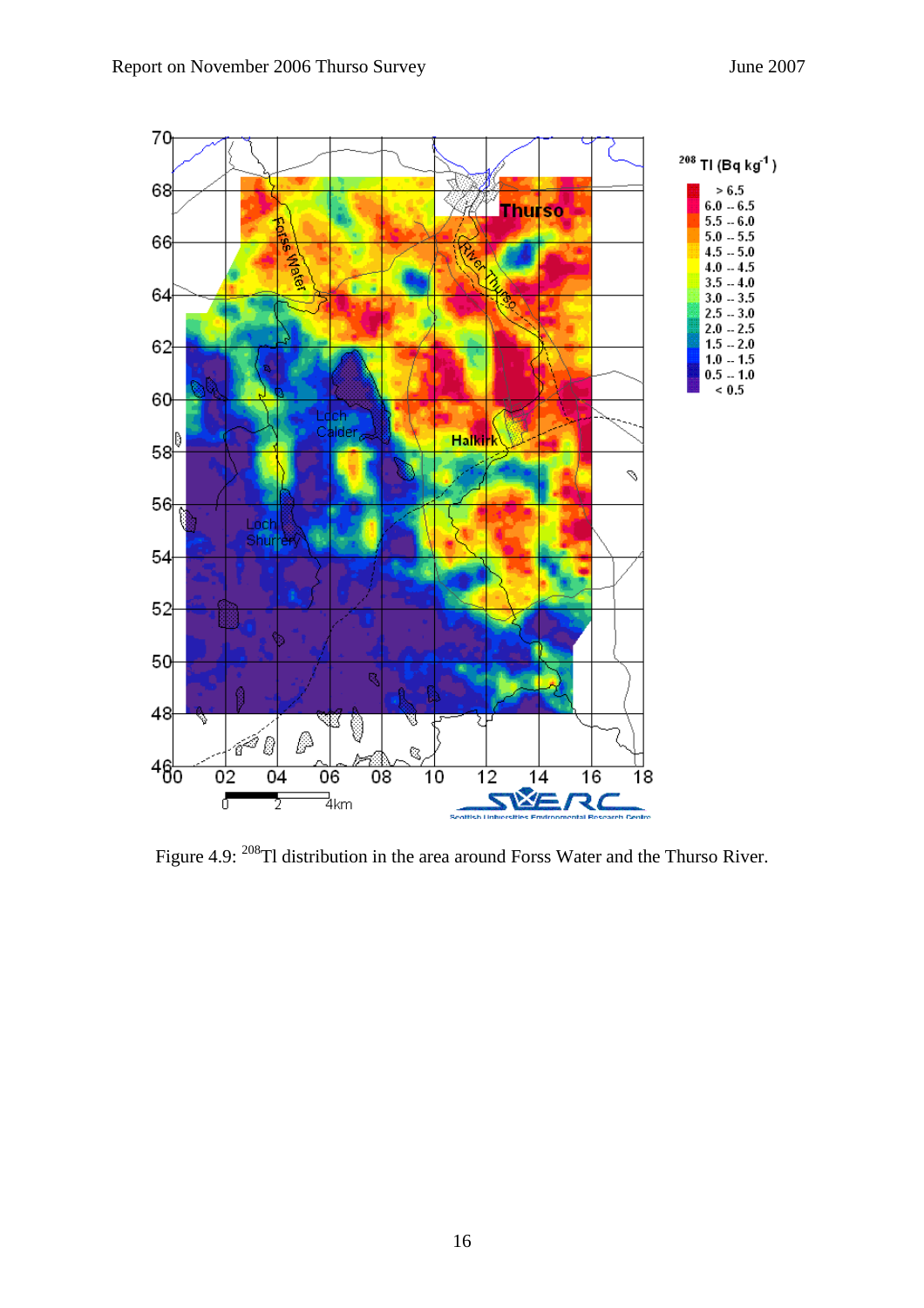

Figure 4.10: Gamma Dose Rate distribution in the area around Forss Water and the Thurso River.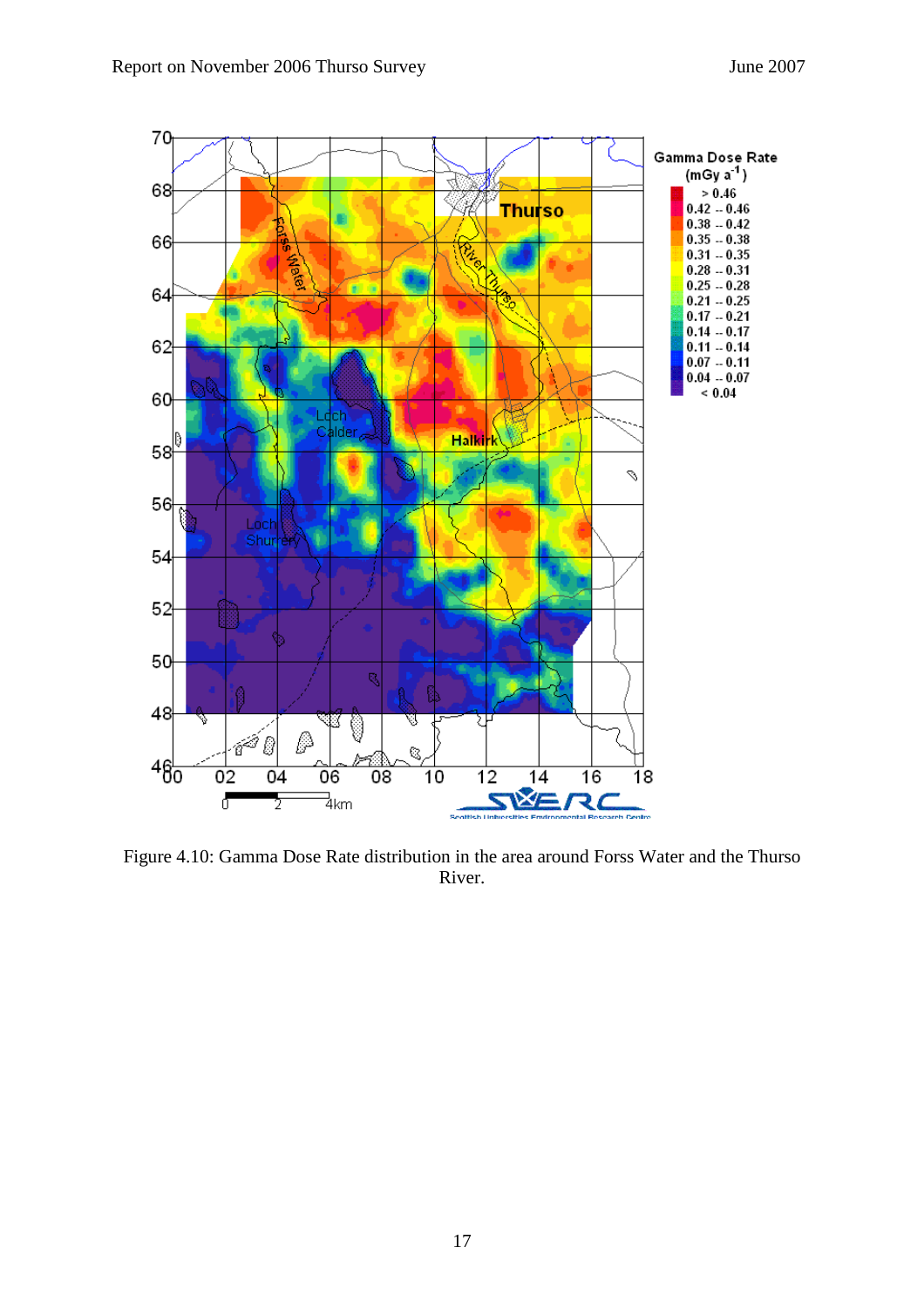### **5. DISCUSSION AND CONCLUSIONS**

A brief airborne survey of part of Caithness has been conducted as a functionality test of new Airborne Gamma Spectrometry (AGS) equipment and producing data for research purposes. The data show the distribution of radioactivity on a regional scale at wide line spacing and more detailed data around the Forss Water and River Thurso. Data for naturally occurring  $^{40}$ K, <sup>214</sup>Bi and <sup>208</sup>Tl, anthropogenic <sup>137</sup>Cs and the gamma dose rate have been mapped for both the regional scale and detailed areas.

The region has considerable areas of saturated peat, which along with open water suppress radiation from underlying geology. The  $^{137}Cs$  data also show strongly suppressed signals from these areas indicating that any fallout on these areas has migrated down through the peat. Soil cores would need to be collected and analysed to determine whether any  $137Cs$ fallout on these areas is retained in the peat layers, or whether it was sufficiently mobile enough to have drained from these areas entirely.

In the detailed mapping area,  $^{137}Cs$  activities of up to 10 kBq m<sup>-2</sup> have been observed on the drier land. These levels are consistent with Chernobyl fallout, though lower than those observed for Chernobyl fallout in other parts of Scotland where  $20-30$  kBq m<sup>-2</sup> are often recorded. The regional scale survey doesn't have sufficient coverage or detail to determine the fallout pattern over the wider area, and the suppression of radiation by the peat makes it impossible to evaluate the fallout on those areas from this data. There are some definite  $^{137}Cs$ features on meander bends of Forss Water, and to a lesser extent on the River Thurso, that are associated with the accumulation of sediment carrying activity from elsewhere in the catchment areas.

#### **ACKNOWLEDGMENTS**

The work was supported by a contribution from the Decommissioning and Environmental Remediation Centre (DERC), Thurso. Facilities for data processing were provided by DERC. Jonathon Woods, Jason McIlveny, Alison Robinson and George Reeves assisted in survey planning and data collection.

The aircraft was supplied by PDG Helicopters. We are thankful to Rapsons Coaches of Inverness for permission to use their field adjacent to DERC for aircraft refuelling and calibration checks.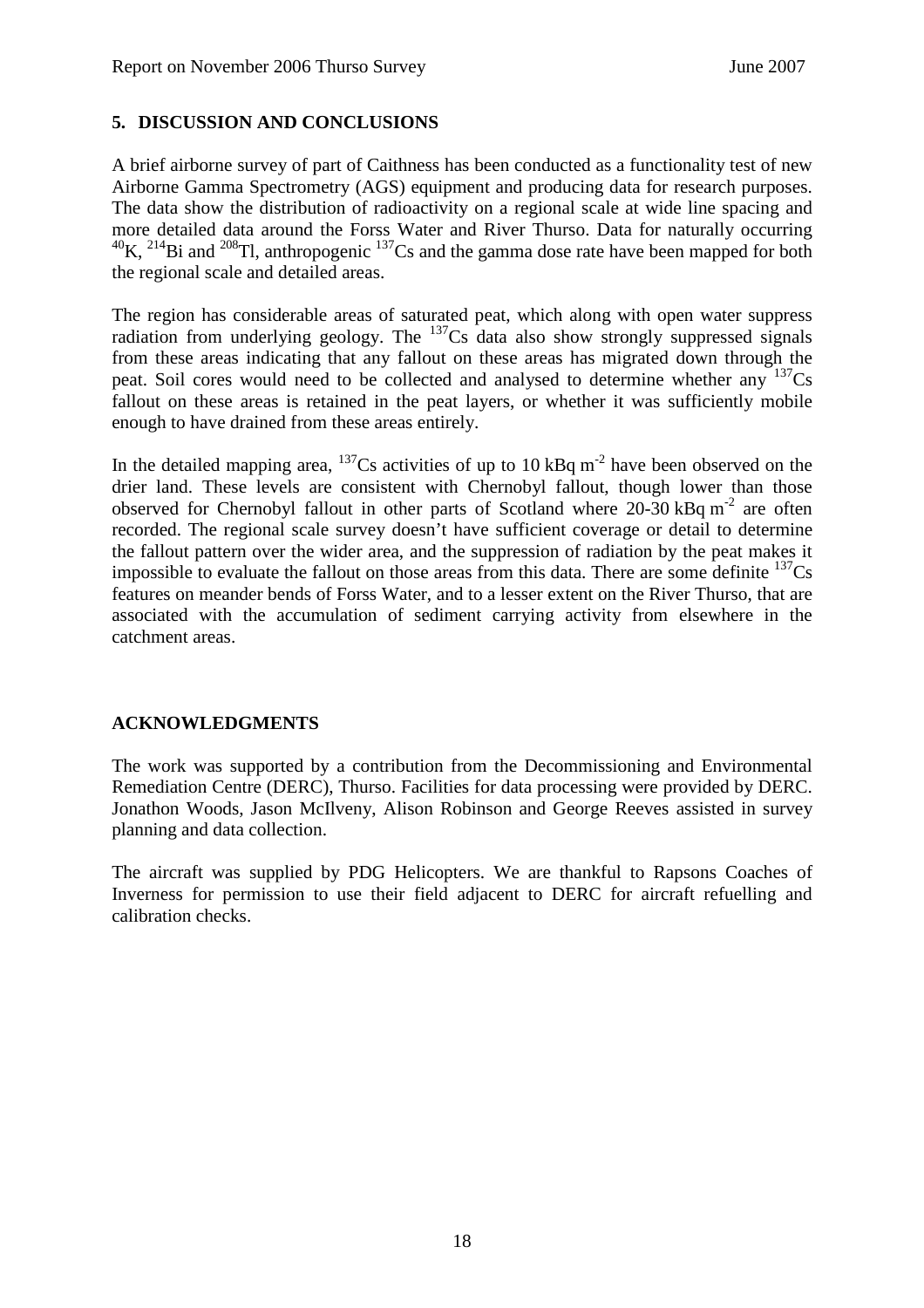#### **REFERENCES**

Adsley, I., Bates, M., Grasty, R. (1998). *Aerial Survey of Dounreay*. AEA Technology.

Allyson J.D., Sanderson, D.C.W. (2001). Spectral deconvolution and operational use of stripping ratios in airborne radiometrics. *Journal of Environmental Radioactivity* **53**, 351- 363.

Cresswell, A.J., Sanderson, D.C.W., White, D.C. (2006). <sup>137</sup>Cs measurement uncertainties and detection limits for airborne gamma spectrometry (AGS) data analysed using a spectral windows method. *Applied Radiation and Isotopes* **64**, 247-253.

Grasty, R.L., Holman, P.B., Blanchard, Y.B. (1991). *Transportable Calibration Pads For Ground and Airborne Gamma-ray Spectrometers.* Geological Survey of Canada 90-23.

IAEA (1991). *Airborne Gamma Ray Spectrometer Surveying.* IAEA Technical Report Series No. 323.

IAEA (2003). *Guidelines for Radioelement Mapping using Gamma Ray Spectrometry Data.*  IAEA-TECDOC-1363.

ICRU (1994). *Gamma-ray Spectrometry in the Environment.* ICRU Report No. 53.

Sanderson, D.C.W., Allyson, J.D., Tyler, A.N., Ni Riain, S., Murphy, S. (1993). *An Airborne Gamma Ray Survey of Parts of SW Scotland in February 1993. Final Report.* SURRC Report for Scottish Office Environment Department.

Sanderson, D.C.W., Allyson, J.D., Tyler, A.N. (1994a). Environmental applications of airborne gamma spectrometry. *Application of Uranium Exploration Data and Techniques in Environmental Studies*. IAEA-TECDOC-827, pp 71-91.

Sanderson, D.C.W., Allyson, J.D., Tyler, A.N. (1994b). Rapid quantification and mapping of radiometric data for anthropogenic and technologically enhanced natural nuclides. *Application of Uranium Exploration Data and Techniques in Environmental Studies*. IAEA-TECDOC-827, pp 197-216.

Sanderson, D.C.W., Cresswell, A.J., White, D.C., Murphy, S., McLeod, J. (2001). *Investigation of Spatial and Temporal Aspects of Airborne Gamma Spectrometry. Final Report.* SURRC report for DETR. DETR/RAS/01.001.

Sanderson, D.C.W., Cresswell, A.J., Lang, J.J. (eds) (2003). *An International Comparison of Airborne and Ground Based Gamma Ray Spectrometry. Results of the ECCOMAGS 2002 Exercise held 24th May to 4th June 2002, Dumfries and Galloway, Scotland.* University of Glasgow. ISBN 0 85261 783 6.

Tyler, A.N., Sanderson, D.C.W., Scott, E.M. (2000). The elusive topographic anomaly: empirical comparisons between airborne, in-situ and soil sample  $137\text{Cs}$  activity estimates across an upland valley. *Recent Applications and Developments in Mobile and Airborne Gamma Spectrometry.* Sanderson, D.C.W., Lang, J.J. (eds). University of Glasgow. ISBN 0 85261 685 6.